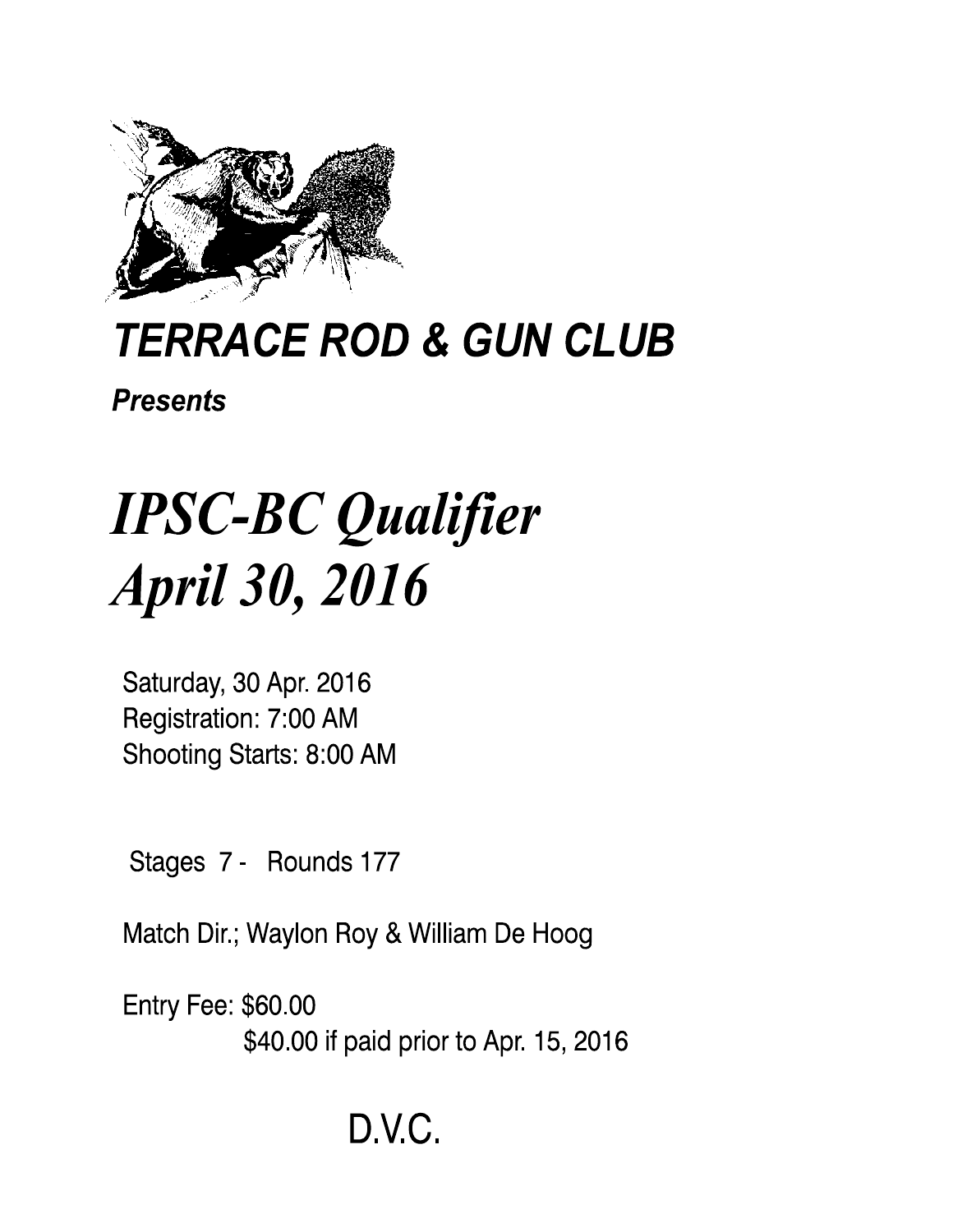WELCOME TO THE TERRACE ROD & GUN CLUB IPSC-BC Qualifiers of the 30 Apr.and 01 May, 2016

GENERAL NOTES AND RULES:

- RULES PER, CURRENT EDITION OF THE IPSC RULE BOOK
- ADVANCE REGISTRATION IS REQUIRED
- CANADIAN COMPETITORS MUST BE BLACK BADGE CERTIFIED AND IPSC MEMBERSHIP IS REQUIRED
- COMPETITORS MAY BE REQUIRED TO WORK AS CONDITION OF ENTRY
- DRAWINGS ARE NOT TO SCALE BUT MEASUREMENTS ARE CORRECT, ALL TARGETS TO BE IPSC CLASSIC
- STAGE LAYOUT MAY VARY DUE TO RANGE OR WEATHER CONDITIONS
- COMPETITORS MUST WEAR EYE AND EAR PROTECTION
- SAFE AREAS WILL BE DESIGNATED
- NO HANDLING OF AMMO IN SAFE AREA
- LOADS WILL BE CHRONOGRAPHED, EACH COMPETITOR IS RESPONSIBLE FOR HAVING AMMO CHRONGRAPHED
- PENALTY TARGETS WILL BE WHITE
- NO TARGET ORDER UNLESS SPECIFIED IN THE MATCH COPY
- HIGHEST TWO ROUNDS PER TARGET SCORED, UNLESS OTHERWISE SPECIFIED
- STEEL WILL BE PAINTED BLUE
- SHOOTERS MAY BE SQUADDED DEPENDING ON THE NUMBER REGISTERED
- TIMING WILL BE BY ELECTRONIC TIMER, LAST SHOT STOPS THE CLOCK
- ARBITRATION FEE IS \$100.00, PAYABLE IN CASH WITH AN ARBITRATION FORM
- April 30th MATCH IS 7 STAGES, 177 ROUNDS, 885 POINTS
- REGISTRATION FEE \$60.00, \$40.00 PRIOR TO 15Ap. 2016 AWARDS AS FOLLOWS
- MATCH WINNER and 2nd OPEN, STANDARD, REVOLVER, PRODUCTION & CLASSIC division, Top Unclassified ; Awards for"A", "B", "C", & "D" class in division determined by entry number. Minimum of three shooters per division for rewards.
- Prizes may change based on competitor registration.

SHOOTERS WILL BE CLASSIFIED AS PER IPSC-BC CLASSIFICATION

- REGISTRATION AT 7:00 a.m. , SHOOTING AT 8:00 a.m.

- CLUB CANTEEN WILL BE AVAILABLE INCLUDING BREAKFAST

\*\*\* NO ALCOHOLIC BEVERAGES ALLOWED UNTIL SHOOTING IS COMPLETE\*\*\*

INFORMATION CONTACT - Terry Morris 250 635 6983 or t.morris@telus.net

E-Mail entry and E-Tnsf fee to terry.trgc@telus.net

or

Mail entry to: T. Morris, 2504 Kerr St., Terrace BC V8G 2K3 and make cheque payable to: Terrace Rod & Gun Club

GOOD SHOOTING - D.V.C.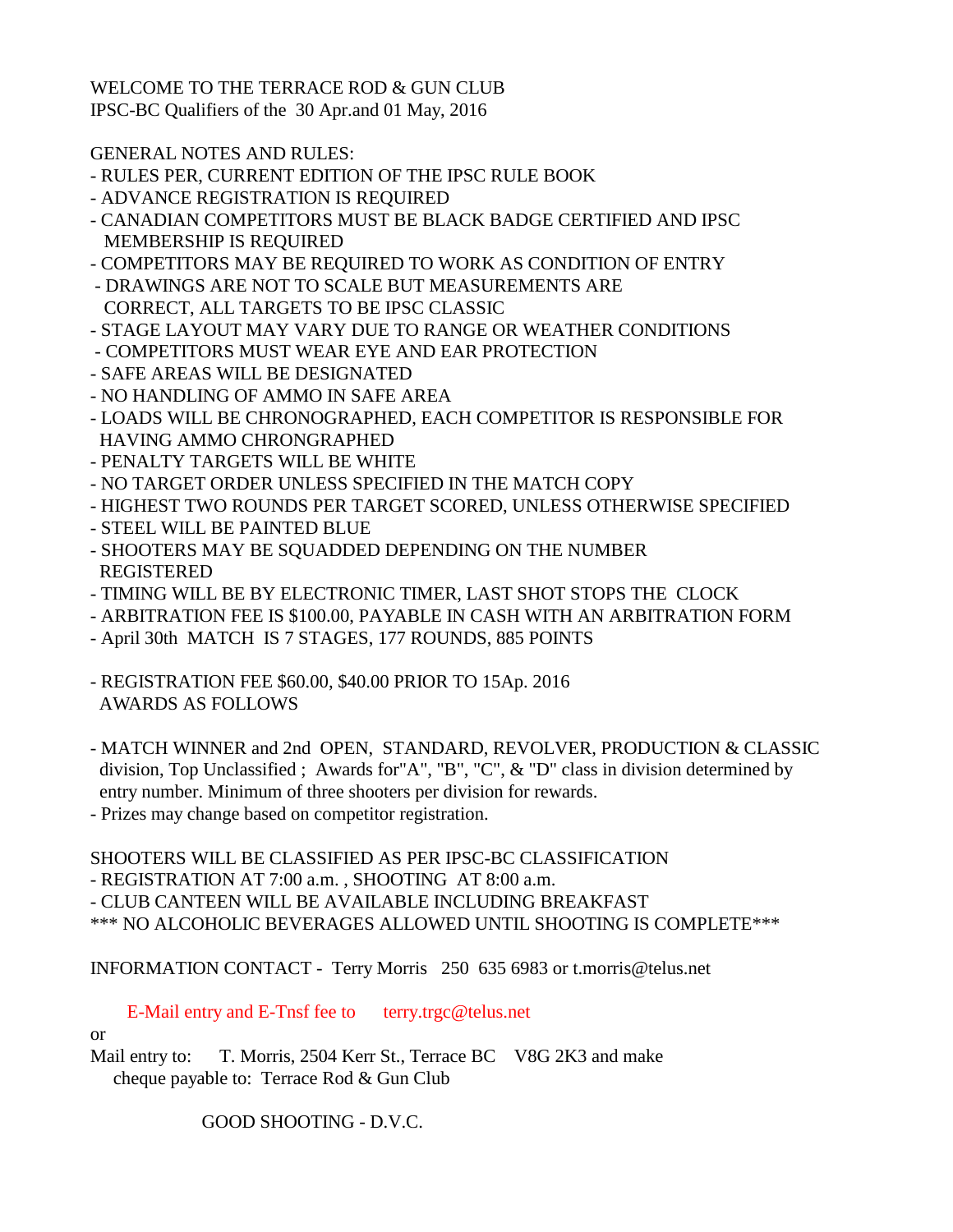### **Stage 1** Pit 1 30 Apr 2016

**RULES:** Practical Shooting Handbook, Latest Edition **COURSE DESIGNER:** William deHoog

**START POSITION: Standing in Box A, feet on XX with back to targets, gun loaded and holstered, wrists above shoulders.**

| <b>STAGE PROCEDURE</b>                                       |                                     | <b>SCORING</b>                                  |
|--------------------------------------------------------------|-------------------------------------|-------------------------------------------------|
| On signal, engage each target as visible from within area A. |                                     | <b>SCORING:</b> Comstock, 24 rounds, 120 points |
|                                                              |                                     | <b>TARGETS:</b> 11 IPSC, 2PP, 1 penalty         |
|                                                              | DISTANCE: 3M to 20M                 |                                                 |
|                                                              | <b>SCORED HITS:</b> Steel must fall |                                                 |
|                                                              |                                     | <b>START-STOP:</b> Audible - Last shot          |
|                                                              |                                     | <b>PENALTIES:</b> Procedural. -10               |
|                                                              |                                     | No-shoot hit. -10                               |
|                                                              |                                     | $Miss. -10$                                     |
|                                                              |                                     |                                                 |

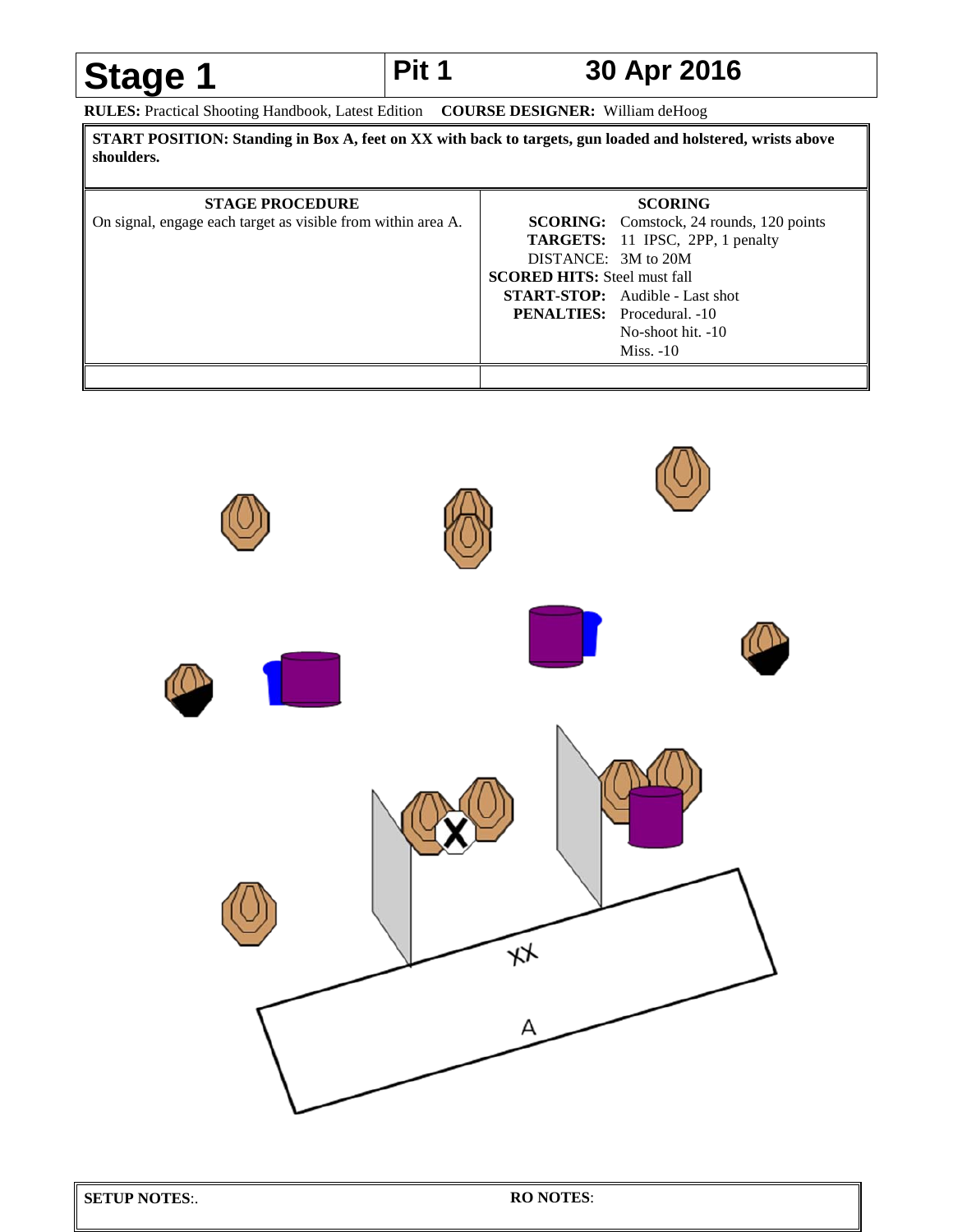### **Stage 2** Pit 2 30 Apr. 2016

**RULES:** Practical Shooting Handbook, Latest Edition **COURSE DESIGNER:** William deHoog

**START POSITION: Standing at XX, gun unloaded and placed on barrel action closed. All ammo to be used must be placed on barrel. Fingertips must be touching the edge of barrel.**

### **STAGE PROCEDURE**

On signal, engage targets from within shooting area.

Table flips forward to expose 3 targets underneath. Pulling rope activates clamshell.

|                     | <b>SCORING</b>                                  |
|---------------------|-------------------------------------------------|
|                     | <b>SCORING:</b> Comstock, 22 rounds, 110 points |
|                     | <b>TARGETS:</b> 11 IPSC, 3 penalty              |
|                     | DISTNCE: 2M to 12M                              |
| <b>SCORED HITS:</b> |                                                 |
|                     | <b>START-STOP:</b> Audible - Last shot          |
|                     | <b>PENALTIES:</b> Procedural. -10               |
|                     | No-shoot hit. $-10$                             |
|                     | $Miss. -10$                                     |

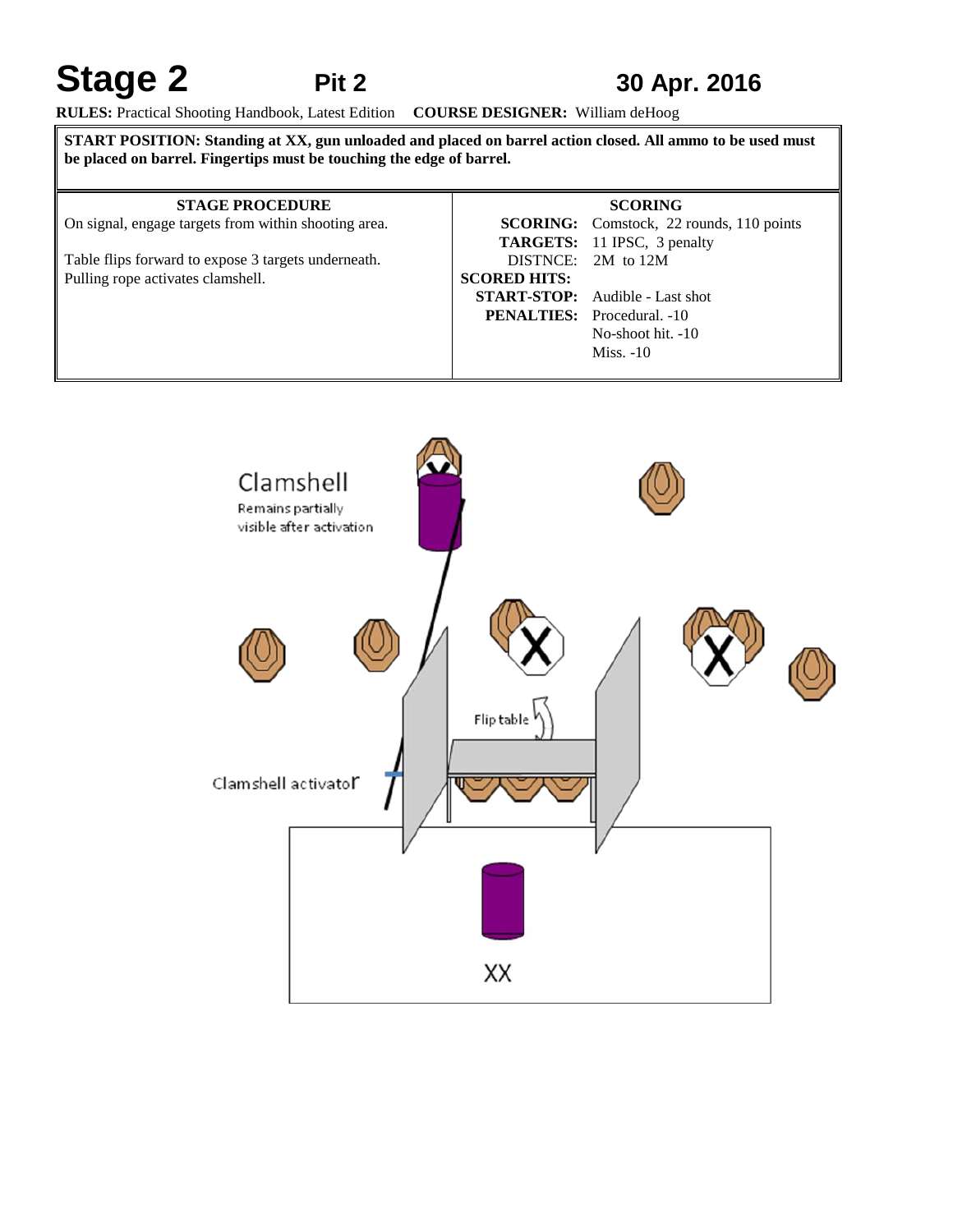### Stage 3 **Pit 3 30 Apr. 2016**

**RULES:** Practical Shooting Handbook, Latest Edition **COURSE DESIGNER:** William deHoog

| START POSITION: Standing in area A with toes touching XX's, facing Targets, gun loaded and holstered, hands<br>relaxed at sides. |                                     |                                                 |
|----------------------------------------------------------------------------------------------------------------------------------|-------------------------------------|-------------------------------------------------|
| <b>STAGE PROCEDURE</b>                                                                                                           |                                     | <b>SCORING</b>                                  |
| On signal, engage each target as visible from within area A.                                                                     |                                     | <b>SCORING:</b> Comstock, 32 rounds, 160 points |
|                                                                                                                                  |                                     | <b>TARGETS:</b> 13 IPSC, 4 plates 2 mini PP     |
|                                                                                                                                  |                                     | DISTANCE: 3M to 15M Steel is 11M                |
|                                                                                                                                  | <b>SCORED HITS:</b> Steel must fall |                                                 |
|                                                                                                                                  |                                     | <b>START-STOP:</b> Audible - Last shot          |
|                                                                                                                                  |                                     | <b>PENALTIES:</b> Procedural. -10               |
|                                                                                                                                  |                                     | No-shoot hit. -10                               |
|                                                                                                                                  |                                     | $Miss. -10$                                     |



Not all targets behind barrels will be visible from any one position.



Doors open in.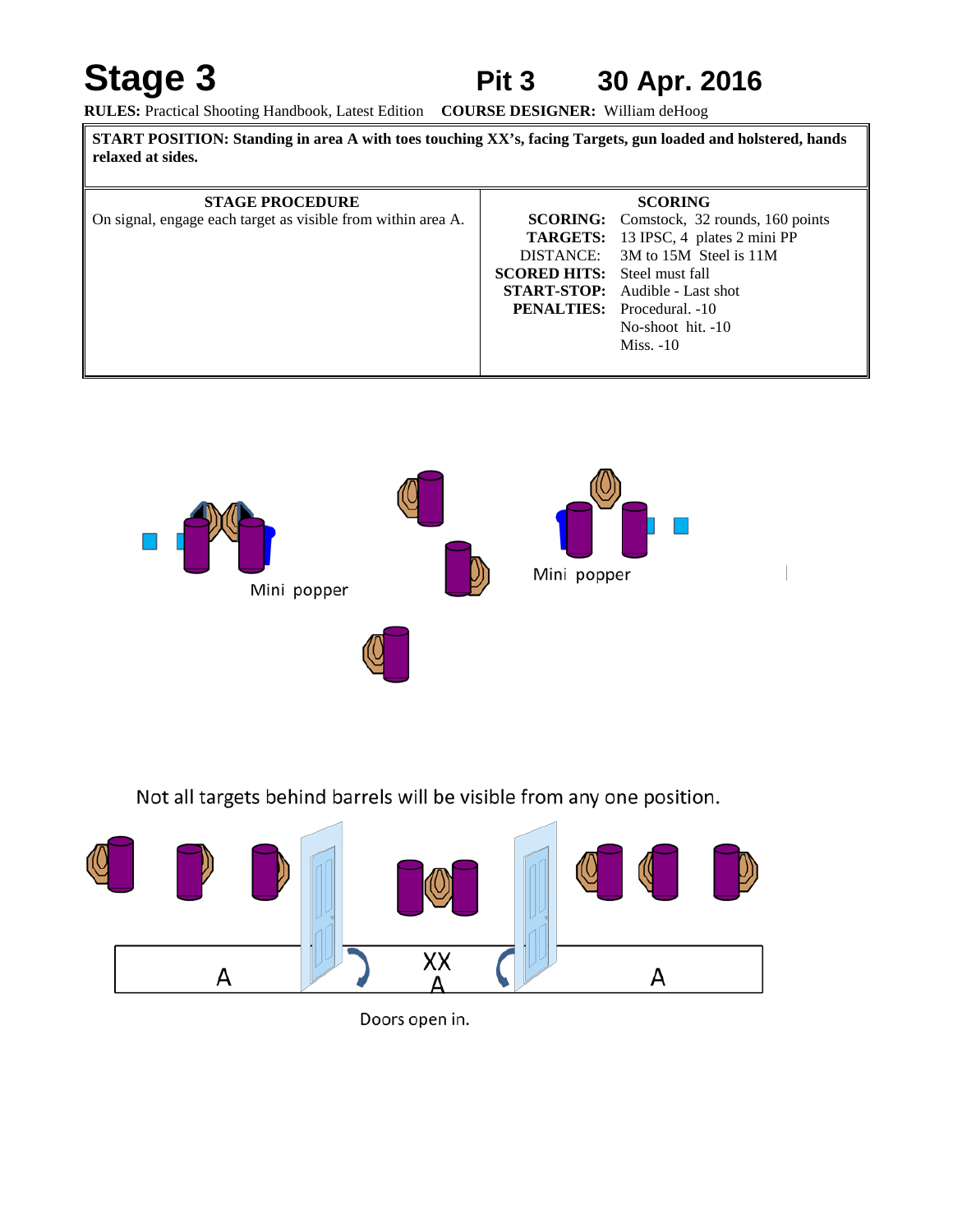### Stage 4 Pit 3 30 Apr 2016

**RULES:** Practical Shooting Handbook, Latest Edition **COURSE DESIGNER:** William deHoog

**START POSITION: Standing on X's hands on wall, gun unloaded and holstered.**

| <b>SCORING</b>                                                    |
|-------------------------------------------------------------------|
| <b>SCORING:</b> Comstock, 27 rounds, 135 points                   |
| <b>TARGETS:</b> 12 IPSC, 3PP, 2 penalty                           |
| DISTANCES: 2M to 15M Steel is 10M plus                            |
|                                                                   |
| <b>START-STOP:</b> Audible - Last shot                            |
|                                                                   |
| No-shoot hit. $-10$                                               |
| Miss. $-10$                                                       |
|                                                                   |
| SCORED HITS: Steel must fall<br><b>PENALTIES:</b> Procedural. -10 |

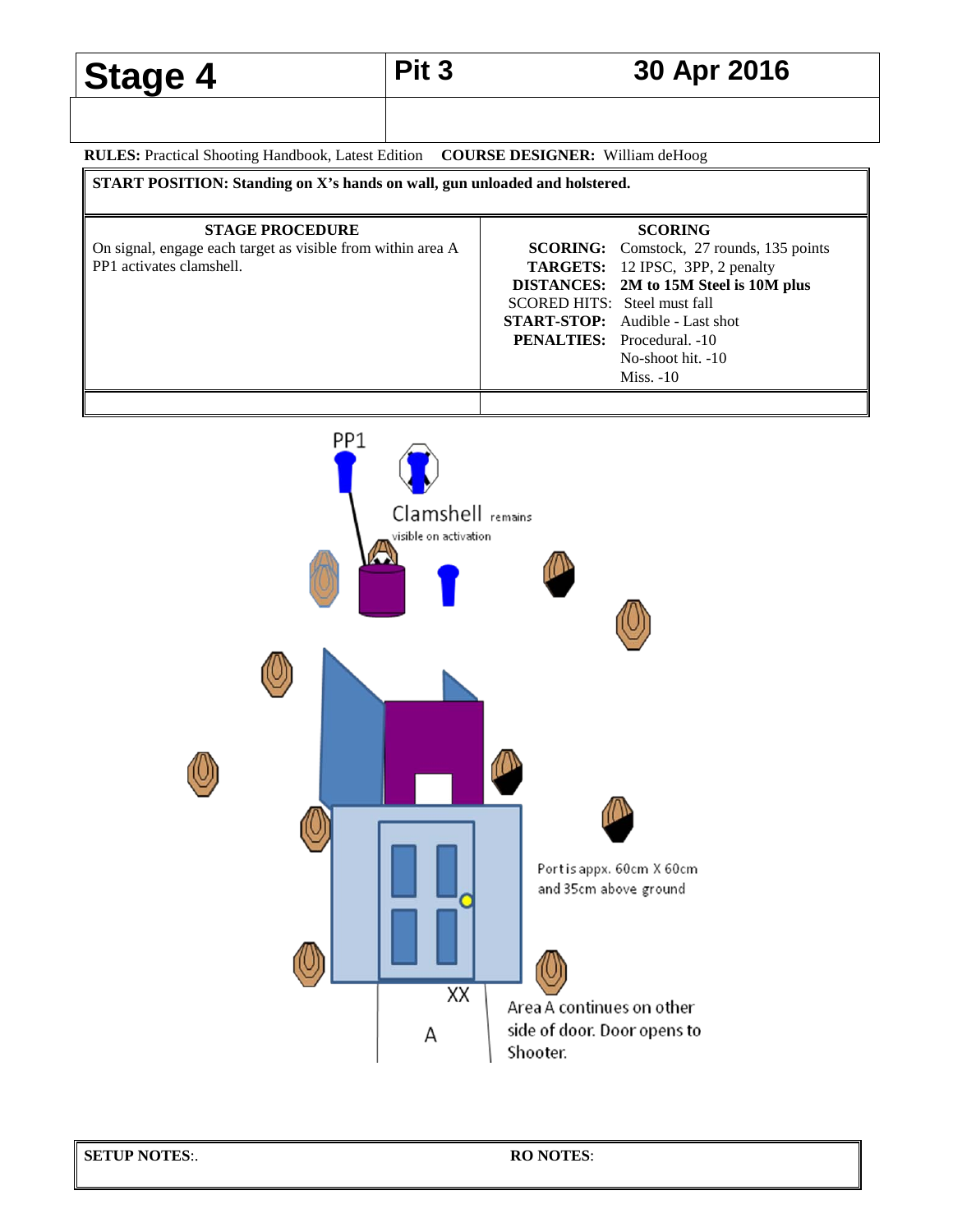### Stage 5 Pit 4

**RULES:** Practical Shooting Handbook, Latest Edition **COURSE DESIGNER:** Waylon Roy

| START POSITION: Standing at bar with a glass in each hand. Gun loaded and holstered |                                     |                                                 |
|-------------------------------------------------------------------------------------|-------------------------------------|-------------------------------------------------|
| <b>STAGE PROCEDURE</b>                                                              |                                     | <b>SCORING</b>                                  |
| On signal, engage each target as visible from within area A.                        |                                     | <b>SCORING:</b> Comstock, 25 rounds, 125 points |
| <b>PP</b> activates swinger.                                                        |                                     | <b>TARGETS:</b> 12 IPSC, 1 PP 4 NS              |
|                                                                                     | DISTANCE: 1M to 15M                 |                                                 |
|                                                                                     | <b>SCORED HITS:</b> Steel must fall |                                                 |
|                                                                                     |                                     | <b>START-STOP:</b> Audible - Last shot          |
|                                                                                     |                                     | <b>PENALTIES:</b> Procedural. -10               |
|                                                                                     |                                     | No-shoot hit. -10                               |
|                                                                                     |                                     | Miss. $-10$                                     |

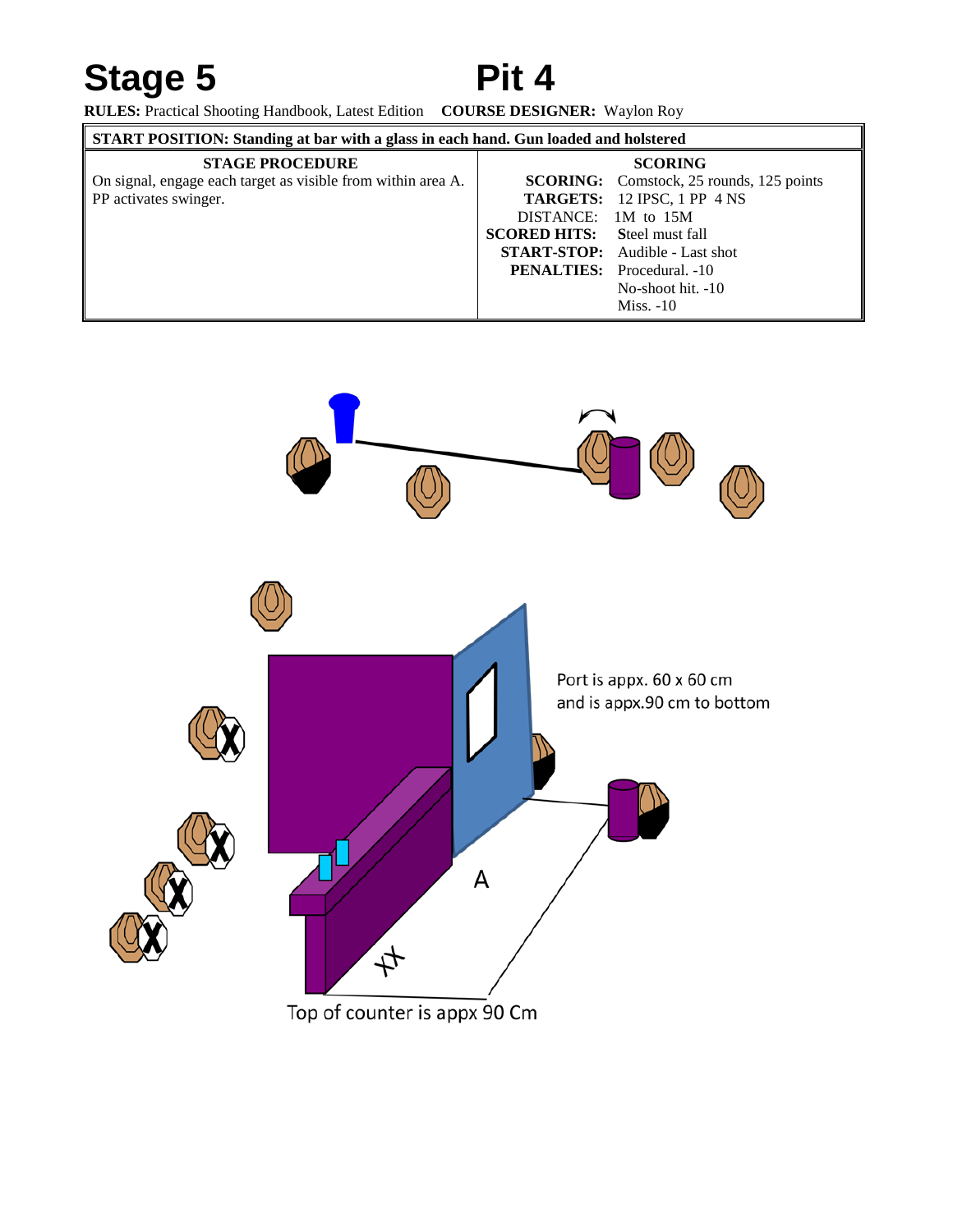### Stage 6 Pistol pit 30 Apr. 2016

**RULES:** Practical Shooting Handbook, Latest Edition **COURSE DESIGNER:** William deHoog

| START POSITION: Sitting at the table, gun unloaded on the table, slide forward or cylinder closed, hands on<br>table. All ammo will be on your person. |                                     |                                                 |
|--------------------------------------------------------------------------------------------------------------------------------------------------------|-------------------------------------|-------------------------------------------------|
| <b>STAGE PROCEDURE</b>                                                                                                                                 |                                     | <b>SCORING</b>                                  |
| On signal, engage each target as visible from within area A.                                                                                           |                                     | <b>SCORING:</b> Comstock, 29 rounds, 145 points |
| Popper activates double swinger target.                                                                                                                |                                     | <b>TARGETS:</b> 14 IPSC, I PP                   |
|                                                                                                                                                        | DISTANCE: 2M to 11M                 |                                                 |
|                                                                                                                                                        | <b>SCORED HITS:</b> Steel must fall |                                                 |
|                                                                                                                                                        |                                     | <b>START-STOP:</b> Audible - Last shot          |
|                                                                                                                                                        |                                     | <b>PENALTIES:</b> Procedural. -10               |
|                                                                                                                                                        |                                     | No-shoot hit. -10                               |
|                                                                                                                                                        |                                     | $Miss. -10$                                     |



**SETUP NOTES**:. **RO NOTES**: